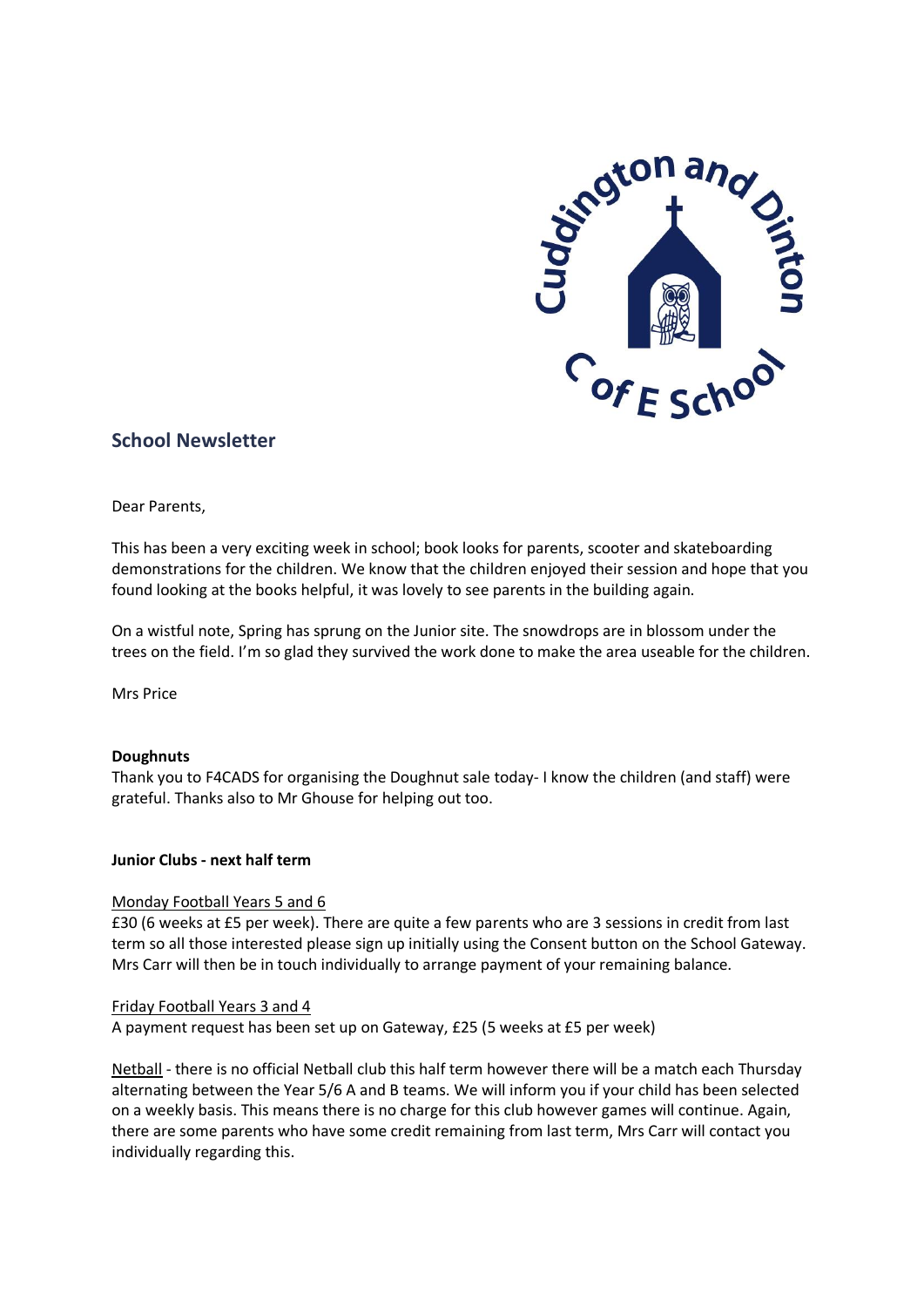#### **Student in year 1**

Mr Warnock will be continuing his teacher training with us until the end of June. We welcome him into year 1.

#### **Mr Chaplin leaving**

A payment option has been opened on School Gateway where we are collecting for a leaving gift for Mr Chaplin. Please feel free to contribute if you wish, his last day is next Thursday.

#### **Junior pond cleaning**

Mrs Bowman, Mrs Price and Mrs Clark will be attempting to make it more useable on Saturday (12th February) to start the pond. We would love as many people as possible to come and help from 10am - 12. The space is not suitable for children at the moment, so only adult volunteers. We need people with loppers, secateurs, rakes, big rubber gloves. If you could come in your fishing wellies, that would be fantastic. We will provide coffee and biscuits.

# **Parents Evening (16th & 17th February)**

We are looking forward to seeing all parents, via zoom, next week. Hopefully the next parents evening will be face to face.

#### **Parent forum**

We have attached the minutes from the meeting. Thank you to all of you who contributed. It was very helpful to hear all the positives too. We know that the website calendar isn't synchronising properly, hence why we are giving you dates in the newsletter.

#### **FREE local family event at half term National Paralympic Heritage Trust**

The National Paralympic Heritage Trust is holding a FREE event at Stoke Mandeville Stadium on Tuesday 22<sup>nd</sup> February, 10:30am-12:30am. If you're not able to make this date, we have lots of free resources available to download from our website to use at home <https://www.paralympicheritage.org.uk/family-fun-activities>

#### **Important Dates -**

16th & 17th February - Parents Evening 17th February - Half Term (21st - 25th February) 18th February - INSET Day 28th February - Return to School 3rd March – World Book Day 4th March – School Disco 7th & 8th March – Parents Open Session 10th March – Junior Family Service 11th March – Echoes Choir Rehearsal 17th March – Infant Family Service 18th March – Red Nose Day 29th March – Echoes Choir Concert at the Royal Albert Hall 7th April – Whole School Easter Service 8th April - Finish half day for Easter Holidays

# **Payments Open -**

Morning and Night Owls Bookings